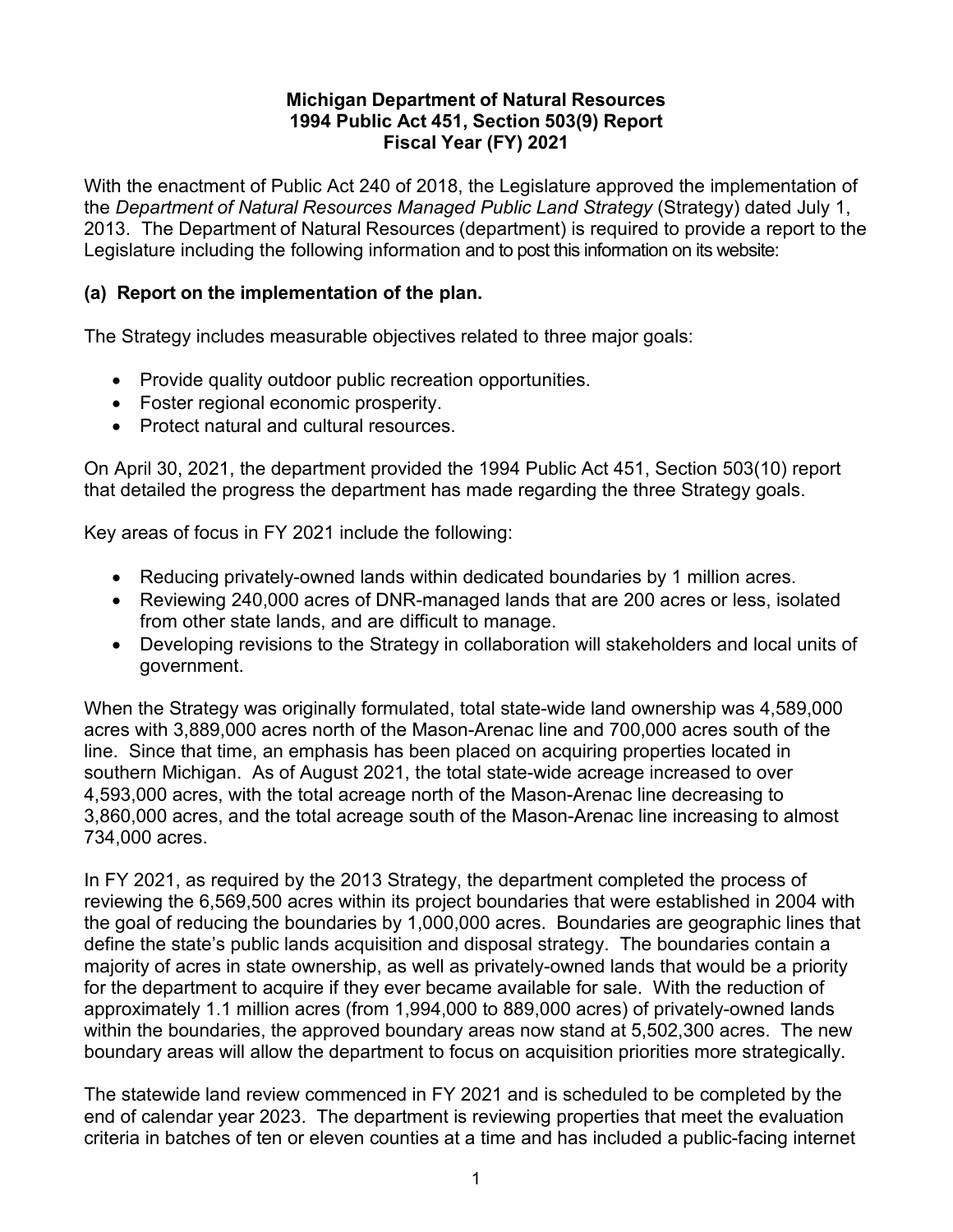site [\(State Land Review -](https://www.michigan.gov/dnr/0,4570,7-350-79136_79262_105797---,00.html) DNR) where the public can comment on the parcels under review. The parcels are classified into the following categories: retain in state ownership, dispose (at public auction), offer to a local unit of government or to an alternate conservation partner, or make available for land exchange. As required by PA 240 of 2018, before the DNR Director approves parcels that are over 80 acres for disposal, details of the transaction are posted on the department's website and published in a local newspaper, letters are sent to each local unit of government where the property is located, and a public hearing can be requested.

The review of 20 counties has been completed and the department has declared over 5,000 acres as surplus to be disposed of by land exchange or sale. Prior to any parcel being available at a public auction, it will be made available to local unit governments for purchase at the appraised value. In addition, over 1,500 acres have been approved to be potentially conveyed to alternate conservation agencies that would be better equipped to manage the parcels.

In FY 2021, the DNR Land Strategy Sprint Team completed the updated Strategy, and it was submitted for review and consideration to the legislature in July. The Strategy was developed with the engagement of nearly 400 stakeholders and members of the public to comment on the existing Strategy and the proposed changes, including the opportunity to complete an online survey regarding public lands. Presentations and facilitated sessions were made and virtual public meetings were held with multiple stakeholder advisory groups and councils. The goals of the proposed Strategy are focused on the following:

- Protect natural and cultural resources.
- Provide access to outdoor public recreation opportunities.
- Perform responsible natural resource management.

If approved by the legislature, the updated Strategy will be in place until July 1, 2027.

## **(b) The number of acres of land in which the department owns surface rights (as of August 2021):**

| Acres North of the Mason-Arenac Line: | 3,859,879 |
|---------------------------------------|-----------|
| Acres South of the Mason-Arenac Line: | 733,589   |
| Total in Michigan:                    | 4,593,468 |

## (**c) Information on the total number of each of the following (as of August 2021):**

(i) Acres of land managed by the department: 4,960,000 (including leased lands and conservation easements conveyed to the department)

(ii) Acres of state park and recreation area land: 359,801

(iii) Acres of state game and state waterfowl areas: 364,161

(iv) Acres of land managed by the department and open for public hunting: 4,513,135

(v) Acres of state-owned mineral rights managed by the department that are under a development lease: 363,866